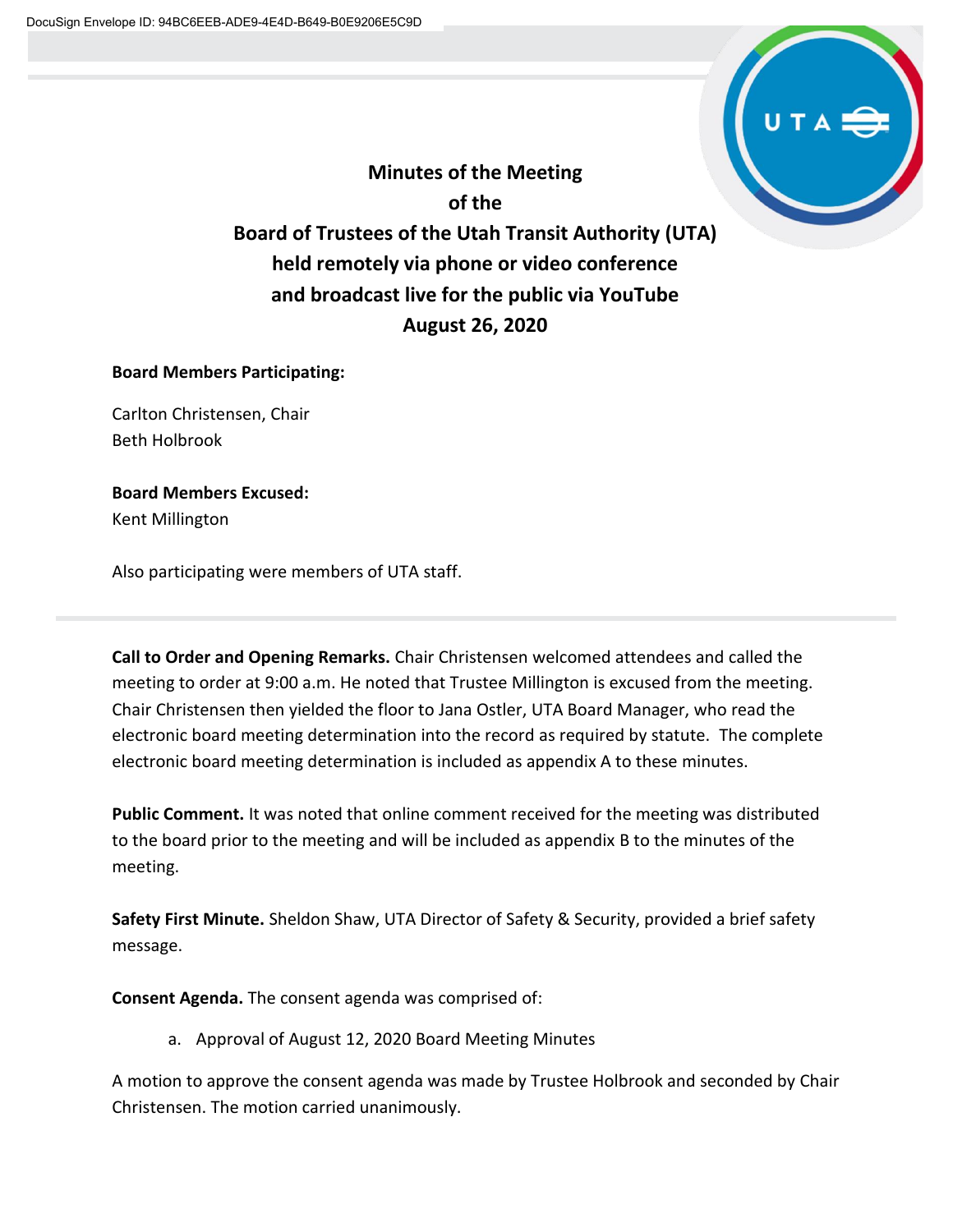# **Agency Report.**

**Government Finance Officers Association (GFOA) Recognition.** Carolyn Gonot, UTA Executive Director, mentioned receipt of the GFOA award for the UTA 2020 Budget Book and recognized the finance team for their outstanding work.

**Alisha Garrett – Mass Transit's 40 under 40 Recognition.** Ms. Gonot acknowledged Alisha Garrett, UTA Director of Culture & Talent Development, for being selected for inclusion in Mass Transit magazine's 40 under 40. Kim Ulibarri, UTA Chief People Officer, then detailed some of Ms. Garrett's contributions to the agency.

**Suicide Prevention Awareness.** Ms. Gonot was joined by Mr. Shaw and Tina Bartholomew, UTA Rail Service Project Admin. Mr. Shaw delivered a presentation on UTA's efforts to promote suicide prevention awareness.

# **Contracts, Disbursements and Grants.**

**Contract: Meadowbrook, Building 8 Roof Replacement (RoofTek, LLC).** Eddy Cumins, UTA Chief Operating Officer, was joined by Kevin Anderson, UTA Facilities Maintenance Manager. Mr. Cumins explained the roof at Meadowbrook Building 8 is at the end of its useful life and requires replacement. He requested approval of a contract with RoofTek, LLC to replace the roof at a cost not to exceed \$250,000.

Discussion ensued. Questions on the impact on future expansion, warranty, and structural concerns were posed by the board and answered by staff.

A motion to approve the contract was made by Trustee Holbrook and seconded by Chair Christensen. The motion carried unanimously.

**Contract: S70 Light Rail Vehicle Wraps (Turbo Images).** Mr. Cumins was joined by Kyle Stockley, UTA Manager of Vehicle Overhaul & Bus Support. Mr. Cumins indicated the existing wraps on the majority of the agency's light rail vehicles need replacing. He asked the board to approve a contract to apply new vinyl wraps to 74 S70 light rail vehicles at a cost of \$1,219,892.

Discussion ensued. A question on whether Turbo Images is a local company was posed by the board and answered by staff.

A motion to approve the contract was made by Trustee Holbrook and seconded by Chair Christensen. The motion carried unanimously.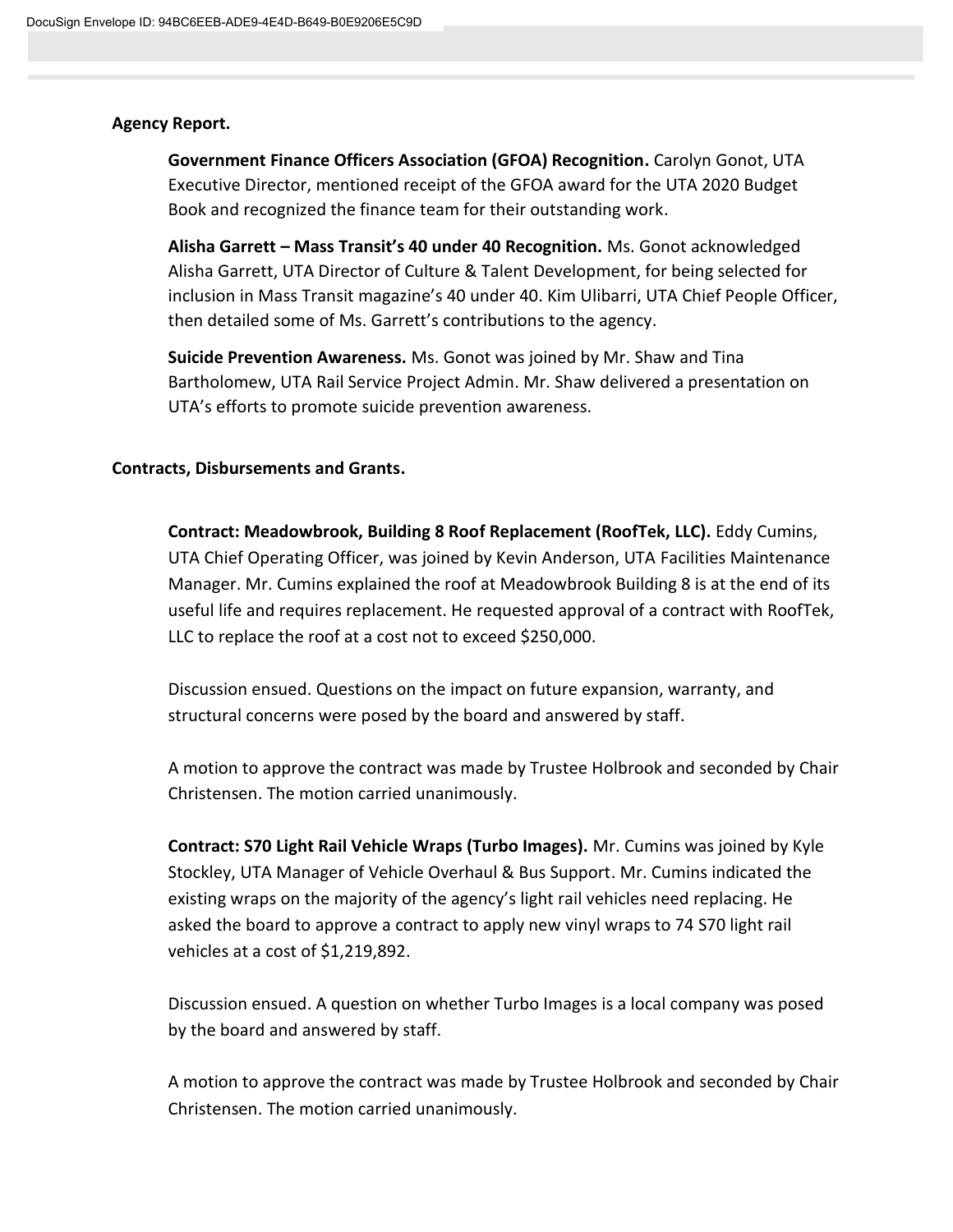**Change Order: Depot District Clean Fuels Technology Center - Phase 2 – Guaranteed Maximum Price (GMP) Stage 3 Contract Amendment (Big-D Construction).** Mary DeLoretto, UTA Chief Service Development Officer, was joined by David Osborn, UTA Project Manager III. Ms. DeLoretto described the change order, which includes construction of the bus maintenance building, operations/administration building, and site improvements around the new building and in the bus parking area. The cost associated with this work is \$50,351,311.

Discussion ensued. Questions on anticipated change orders for this stage, space availability for additional fueling options at the site, and potential effects of redistributing the propulsion types in UTA's vehicle portfolio were posed by the board and answered by staff.

A motion to approve the change order was made by Trustee Holbrook and seconded by Chair Christensen. The motion carried unanimously.

### **Discussion Items.**

**Maintenance of Way (MOW) Building.** Ms. DeLoretto was joined by David Hancock, UTA Director of Asset Management. Ms. DeLoretto explained the need for the MOW function to have a building where it can store material and equipment and staff's desire to retrofit the existing OK Manufacturing facility for MOW use. There is currently \$350,000 in the budget allocated for this purpose. Mr. Hancock displayed current photographs of the property and described the intended upgrades. He indicated more funding may be needed in the 2021 budget to complete the project.

Discussion ensued. Questions on current tenancy, sufficiency of square footage, total project cost, and adequacy of the location were posed by the board and answered by staff.

The board expressed support for moving forward with the renovation as presented.

**2021-2025 Five-Year Capital Plan.** Ms. DeLoretto provided an overview of the five-year capital planning process, reviewed proposed projects with associated costs, and outlined potential future projects.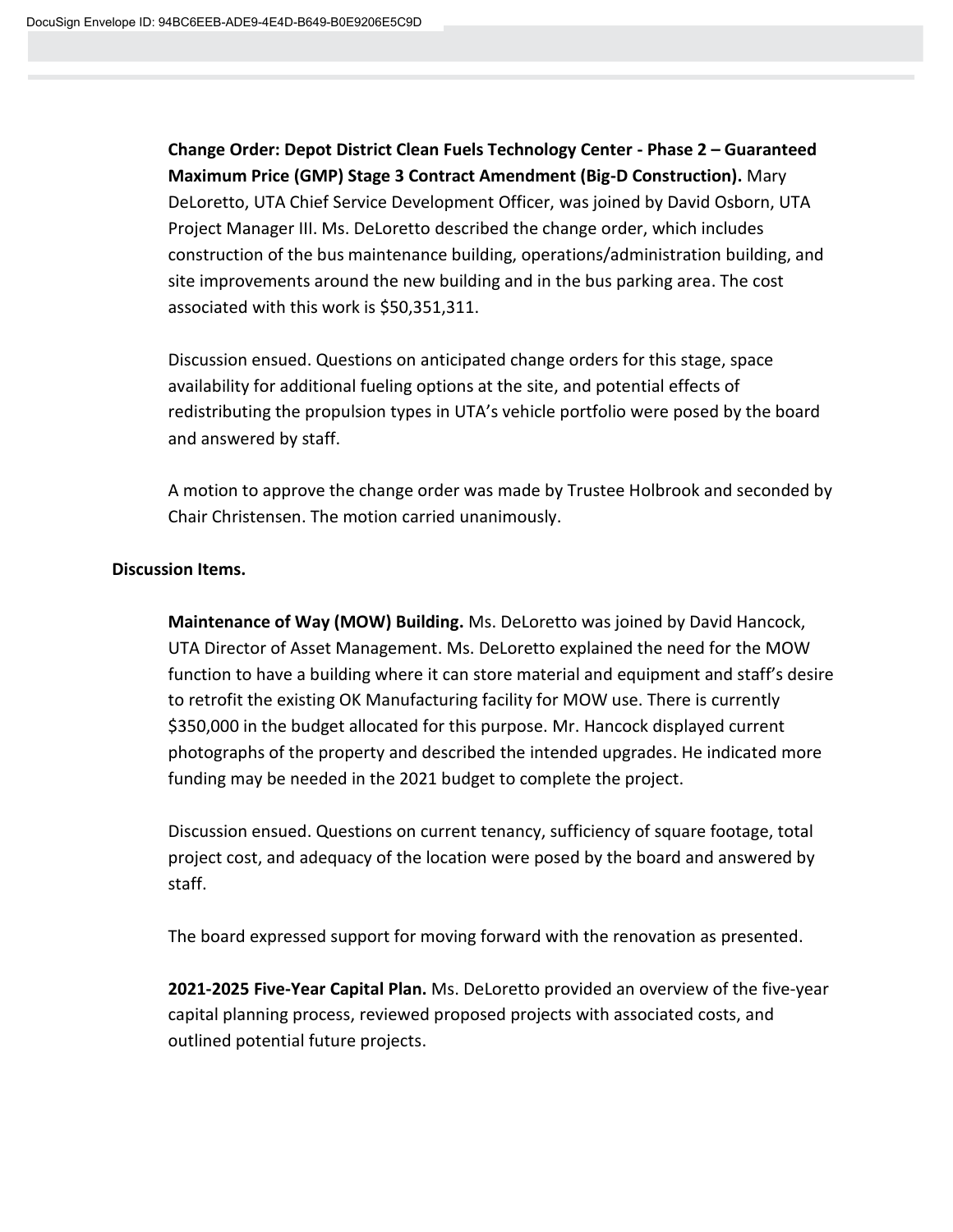Discussion ensued. Questions on costs included in "vehicle rehab & repair," bonding needs, leasing plans, bonded projects, and impact of grants on the budget were posed by the board and answered by staff.

## **Other Business.**

**Next Meeting.** The next meeting of the board will be on Wednesday, September 2, 2020 at 9:00 a.m.

**Adjournment.** The meeting was adjourned at 10:14 a.m. by motion.

Transcribed by Cathie Griffiths Executive Assistant to the Board Chair Utah Transit Authority [cgriffiths@rideuta.com](mailto:cgriffiths@rideuta.com) 801.237.1945

*This document is not intended to serve as a full transcript as additional discussion may have taken place; please refer to the meeting materials, audio, or video located at <https://www.utah.gov/pmn/sitemap/notice/624739.html> for entire content.*

*This document along with the digital recording constitute the official minutes of this meeting.*

Approved Date:

DocuSigned by: arlton) Chrobonien 9F729E1F2C184AC

Carlton J. Christensen Chair, Board of Trustees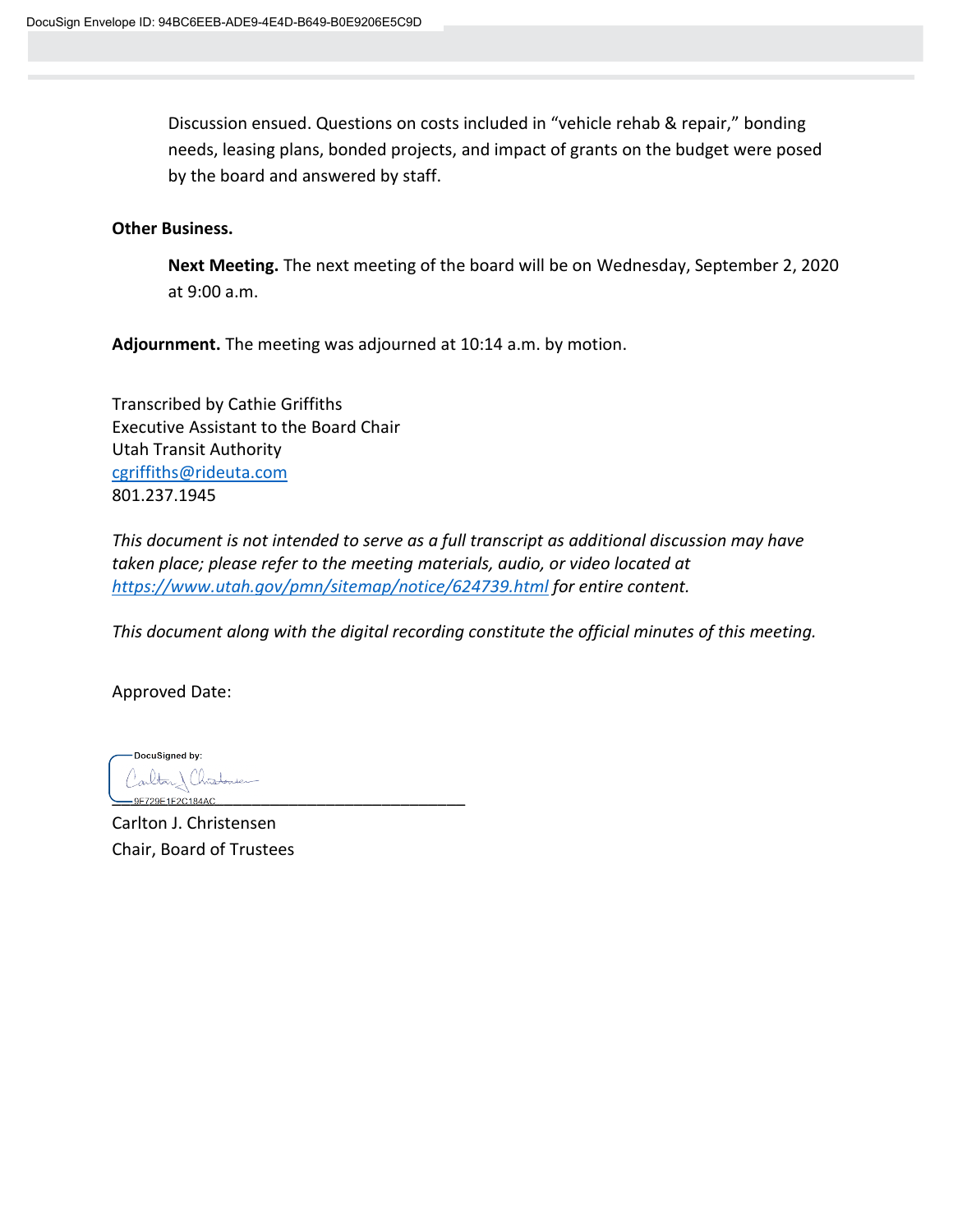# **Appendix A**

#### **UTAH TRANSIT AUTHORITY** ELECTRONIC BOARD MEETING DETERMINATION

Consistent with provisions of the Utah Open and Public Meetings Act, specifically UTAH CODE § 52-4-207(4), and acting in my capacity as the Chair of the Board of Trustees ("Board") of the Utah Transit Authority ("UTA"), I hereby make the following written determinations in support of my decision to hold and convene electronic meetings of the UTA Board without a physical anchor location:

- Conducting Board and Board Committee meetings with an anchor location that is 1. physically accessible for members of the public to attend in person presents a substantial risk to the health and safety of those who may be present at the anchor location.
- $2.$ This determination is based upon the following facts, among others:
	- a. The COVID-19 pandemic is ongoing and significant and continued community, person-to-person transmission of the SARS-CoV-2 virus continues to occur in the state of Utah; and
	- b. Federal, state, and local health authorities have adopted guidelines for the general public and businesses which encourage institutions and individuals to take precautions, including limiting in-person interactions and recommending increased virtual interactions.

This written determination takes effect on August 24, 2020, and is effective until midnight on September 23, 2020, (no more than 30 days after the effective date of this Declaration) and may be reissued by future written determinations of the Chair of the Board at that or any other appropriate time.

Dated this 21 day of August , 2020.

Carlton Christensen Chair of the Board of Trustees